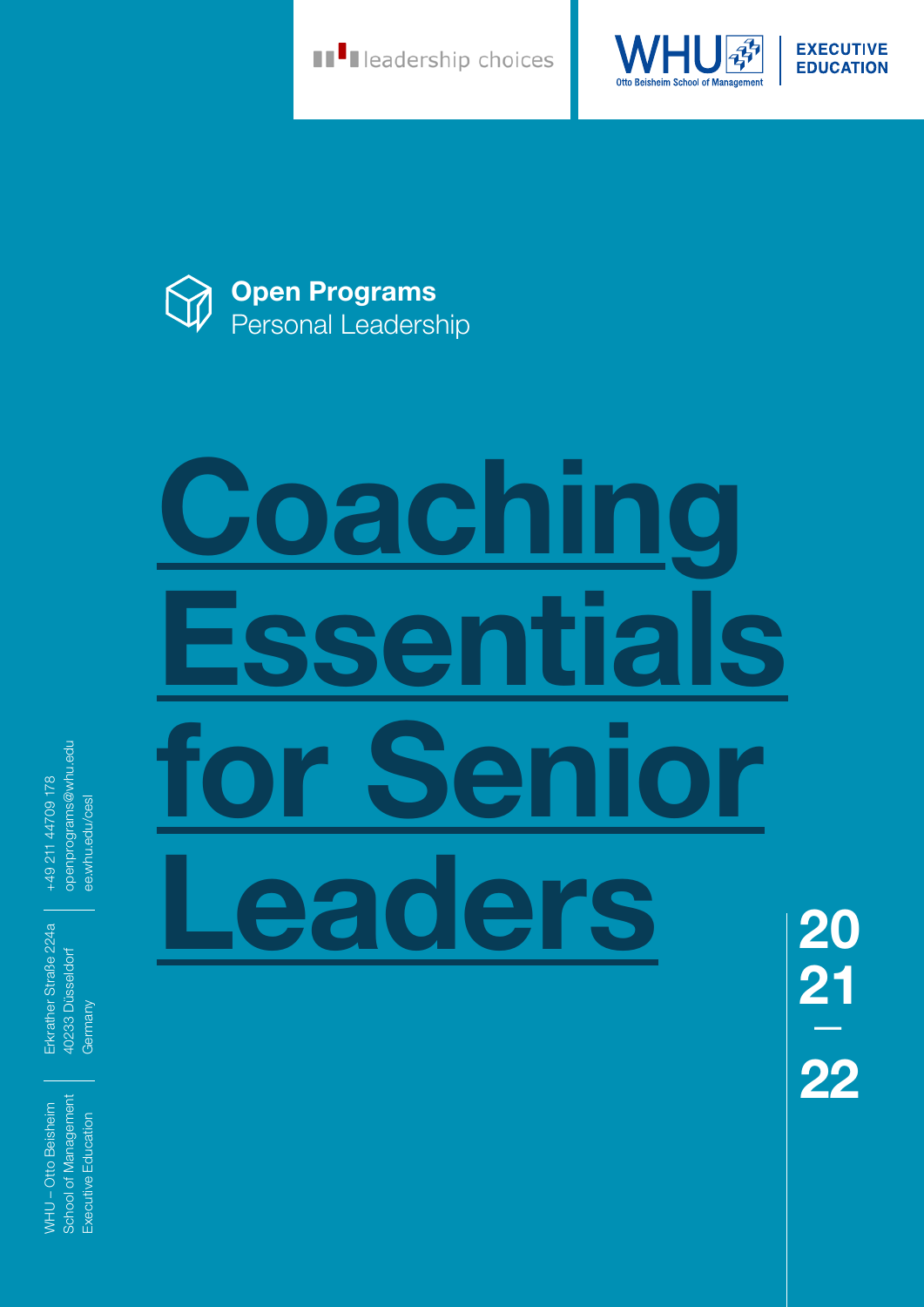## **Creating Trust, Empowerment & Followership in Uncertain Times**

By having meaningful coaching conversations with the people around you, you can go from telling others what to do to becoming a leader that people want to follow.

## **Coaching as a Leadership Style**

As you grow as a leader in terms of impact and career, it is important to update your own way of leading. Being able to adapt your leadership style to the situation and the people you are leading is the key to greater leadership effectiveness.

Coaching is one of the most impactful leadership styles, as shown by the work of Daniel Goleman and others. It has the potential to unleash the full creativity of people and help create a culture in which people can grow.

At the same time, coaching is not merely a leadership technique: it is also an attitude that requires a certain level of leadership maturity. The leadership maturity of the senior people in an organization both enables and demarcates the leadership culture within the organization. If coaching is used with the wrong intentions, it can easily backfire and even reduce the trust of your people.

Participants will be asked to work with three real coachees during the program.

## **Crucial Coaching Skills for Senior Leaders**

This program is offered by Leadership Choices and WHU – Otto Beisheim School of Management. You will learn how to authentically add coaching to your leadership signature. You will learn what your current leadership style portfolio looks like. Using the XLNC Leadership Assessment, you will see which styles you are actively using today and how comfortable you feel about applying them in any given situation. We will also discuss the leadership maturity and intention you need to coach others effectively. Using the concepts of vertical development, you will be able to reflect on your current action logic and learn how to improve this further.

We will primarily learn how coaching works from a practical perspective. Using the Leadership Choices coaching model, you will be given insights into powerful questions and levels of listening. Moreover, you will learn to apply coaching interventions that have proven successful in a leadership context.

Further, we will apply the learnings of the course directly in live coaching cases that you will work with throughout the program. Plenty of practical coaching work will take place in the classroom. You will also be asked to work with three real coachees, i.e. coaching clients, during the program. After successful completion of the program, you will receive a WHU Executive Education Certificate.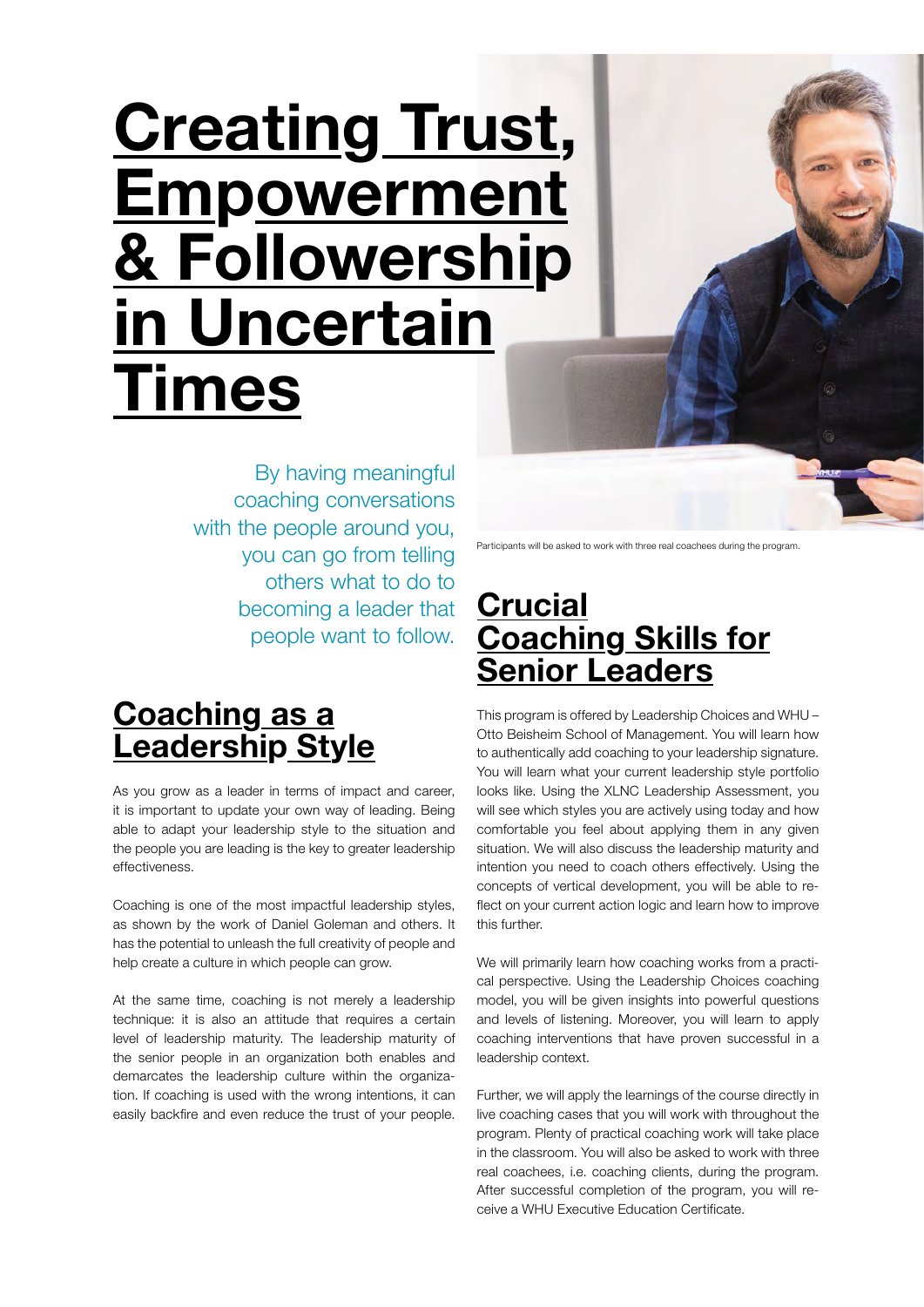

## **Leadership Styles**

**Managers who created …**

**strong or energizing work climates.**

**48%** 

**71%**

**71%**

**76%**

**80%**



**neutral or demotivating work climates.**



Source: Leadership Run Amok; Scott W. Spreier et al., 2006

## **Short Facts**

**Location:** WHU Campus Düsseldorf & virtual

 $\circledcirc$ 

**Format & Dates:**

6 days in class & 4 days virtual, detailed information online

**Language:** English

#### **Certificate:**

公

WHU Executive Education Certificate

#### **Fees:**

€ 6,950 including tuition, session materials, case studies and most meals; excluding accommodation/travel

Special fees available online.

**Application:** ee.whu.edu/cesl

Experienced managers who want to reflect upon and improve their leadership portfolio

- Managers who want to prepare themselves for their next leadership challenge
- > HR professionals who want to help their managers grow and want to create a coaching culture in their organizations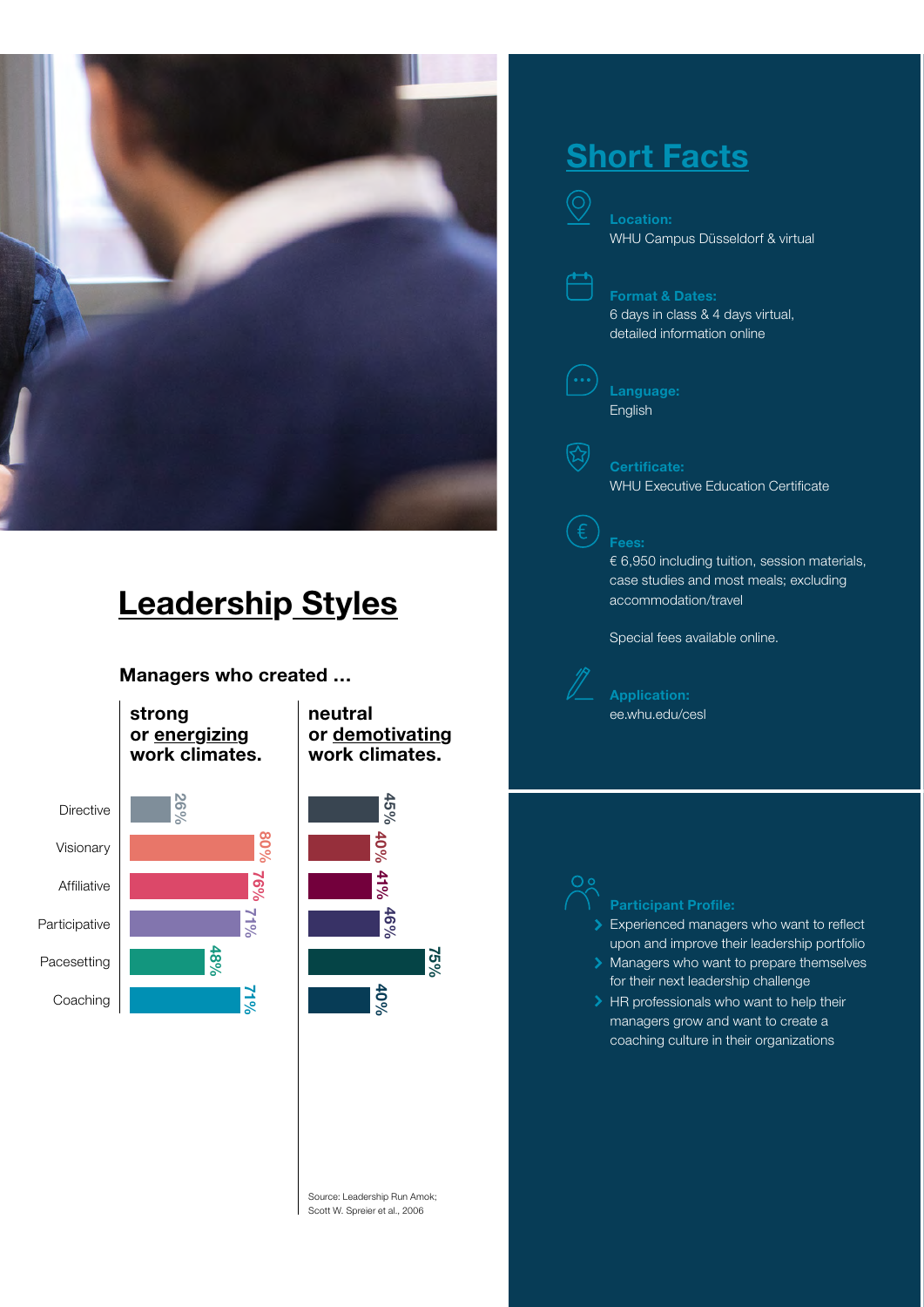**"Coaching is an important and very powerful leadership and collaboration style to address people who are eager to contribute to a company's success, yet want to grow and to develop. It has the potential to unleash creativity and create true accountability as well as strong emotional connections."**

**Karsten Drath,** Managing Partner Leadership Choices



Participants will engage in tailored learning interventions, including interactive classroom and group reflection sessions, live coaching cases and peer-to-peer coaching.

## **Your personal benefits**

- > Enhance the impact and effectivity of your leadership
- > Ascertain your own leadership style portfolio
- **Learn how to turn random interactions into** powerful coaching conversations
- > Create greater empowerment for the people around you
- If Unleash the creativity and accountability of the people you lead
- > Maximize your potential as a senior leader through this unique learning experience with intensive, hands-on exercises
- **Expand your professional network to an** interdisciplinary team of leadership experts at one of Germany's most renowned business schools
- Become part of an active network of peers and program alumni

## **Your company's benefits**

- Help your leaders become more effective
- Increase your managers' job satisfaction and Ñ. sense of purpose
- Create a healthier leadership culture in your S organization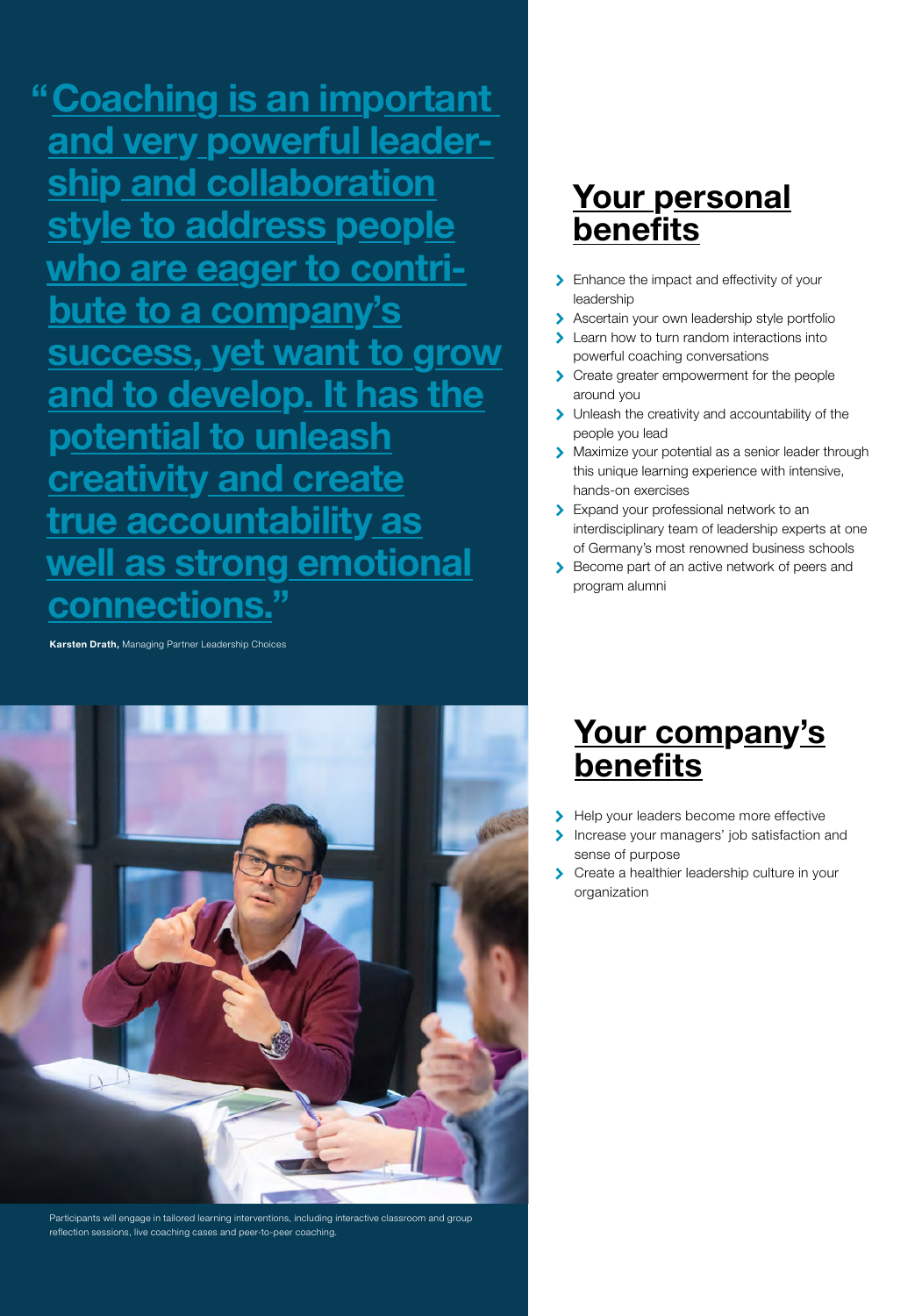#### **Module 2** Application: 3 x 1.5 hrs virtual sessions

- > Coaching as a process
	- Recap of key concepts
	- Coaching demos

### **Your path to success**

- 
- Sharing of life coaching cases
- Peer supervision and feedback

#### **Virtual kick-off** webinar: 1h virtual session

- > Managing expectations for the course
- Introducing life coaching clients as part of the course
- Introduction to the XLNC Leadership Assessment
- **▶ Questions & answers**

#### **Module 1** Foundation: 3 days in Düsseldorf

- **Coaching as a way of leading** 
	- Introduction to the Goleman leadership model
	- Leadership and business success
	- Your leadership signature

#### > Coaching as a mindset

- Manager vs. coach
- How can leaders apply coaching?
- Giving feedback that works

#### > Coaching as a process

- Phases in coaching
- Powerful questions
- Levels of listening
- > Coaching as a practice
	- Regular practical exercises in different settings
	- Working with the inner team
	- Life coaching sessions in the evening

## **Faculty**

**Karsten Drath,** Managing Partner Leadership Choices, Master of Engineering, MBA, Certified Master Level Coach (EMCC), Naturopath for Psychotherapy and WHU Alumnus, Author of: Coaching and its roots, The Resilient Organization, Rules of Success Conchita Rodriguez Franco**,** Associate Partner Leadership Choices, Certified Coach (CTI), Certified Master Level Coach (EMCC), Author of: Tácticas de Coaching para

Mujeres For more information regarding the faculty visit our website: **ee.whu.edu/cesl**

#### > Coaching as a practice

- -

#### **Module 3** Consolidation: 3 days in Düsseldorf

- **Coaching as a way of leading** 
	- Leadership requires self-leadership
	- Turning employees to followers
	- Resilience for coaches

#### > Coaching as a mindset

- Handling role conflicts
- The concept of vertical development
- How coaching shapes culture
- > Coaching as a process
	- Creating coaching moments
	- Core competencies in coaching
	- Boundaries and ethical considerations

#### > Coaching as a practice

- Regular practical exercises in different settings
- Eliciting values & purpose
- Transforming dysfunctional beliefs



**Karsten Drath,** Managing Partner Leadership Choices



Conchita Rodriguez Franco**,** Associate Partner Leadership Choices